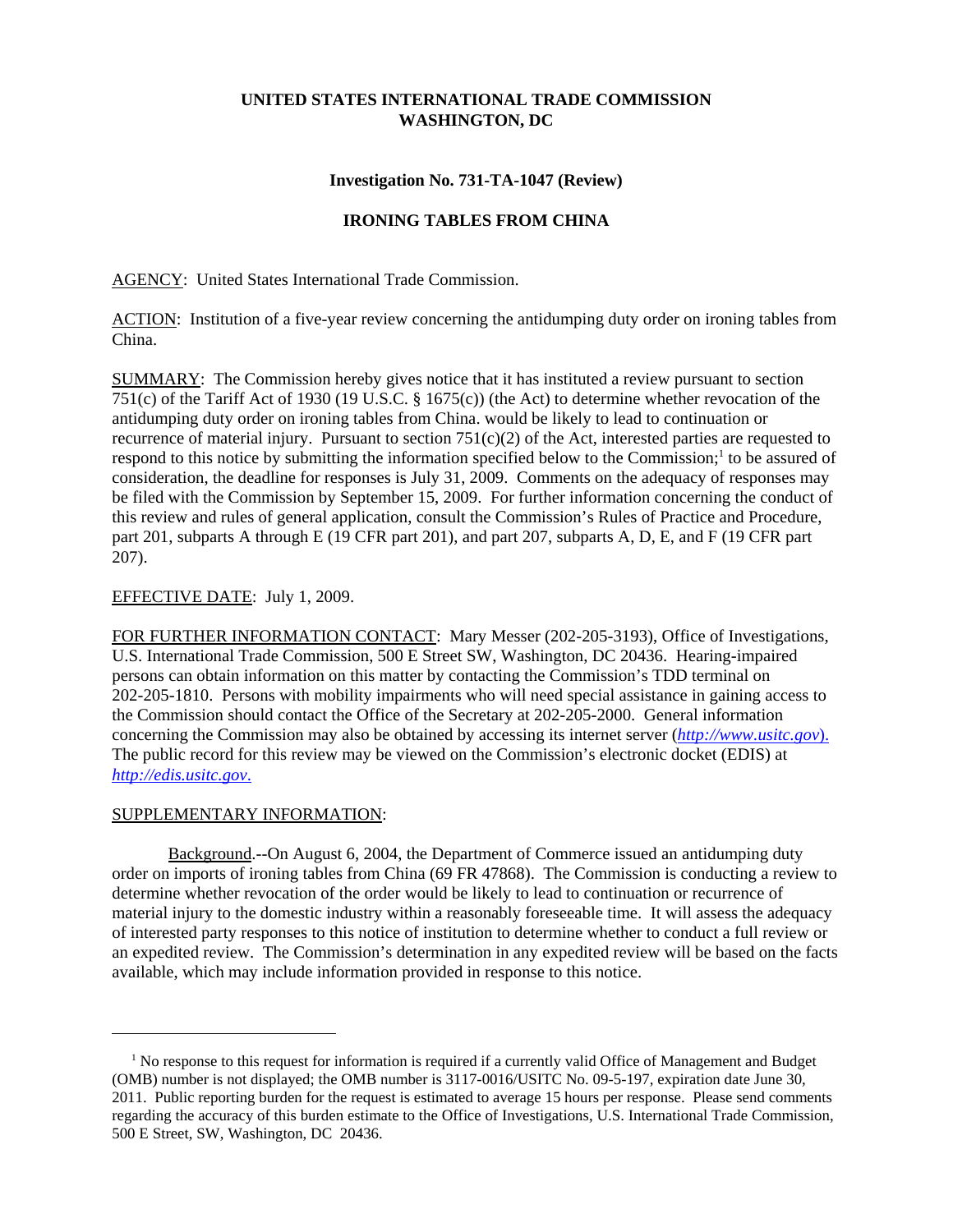Definitions.--The following definitions apply to this review:

- (1) *Subject Merchandise* is the class or kind of merchandise that is within the scope of the five-year review, as defined by the Department of Commerce.
- (2) The *Subject Country* in this review is China.
- (3) The *Domestic Like Product* is the domestically produced product or products which are like, or in the absence of like, most similar in characteristics and uses with, the *Subject Merchandise*. In its original determination, the Commission found one *Domestic Like Product* consisting of floor-standing, metal-top ironing tables, coexistent with the scope.
- (4) The *Domestic Industry* is the U.S. producers as a whole of the *Domestic Like Product*, or those producers whose collective output of the *Domestic Like Product* constitutes a major proportion of the total domestic production of the product. In its original determination, the Commission defined the *Domestic Industry* as U.S. producers of the *Domestic Like Product*.
- (5) The *Order Date* is the date that the antidumping duty order under review became effective. In this review, the *Order Date* is August 6, 2004.
- (6) An *Importer* is any person or firm engaged, either directly or through a parent company or subsidiary, in importing the *Subject Merchandise* into the United States from a foreign manufacturer or through its selling agent.

Participation in the review and public service list.--Persons, including industrial users of the *Subject Merchandise* and, if the merchandise is sold at the retail level, representative consumer organizations, wishing to participate in the review as parties must file an entry of appearance with the Secretary to the Commission, as provided in section 201.11(b)(4) of the Commission's rules, no later than 21 days after publication of this notice in the *Federal Register*. The Secretary will maintain a public service list containing the names and addresses of all persons, or their representatives, who are parties to the review.

Former Commission employees who are seeking to appear in Commission five-year reviews are advised that they may appear in a review even if they participated personally and substantially in the corresponding underlying original investigation. The Commission's designated agency ethics official recently has advised that a five-year review is no longer considered the "same particular matter" as the corresponding underlying original investigation for purposes of 18 U.S.C. § 207, the post employment statute for Federal employees, and Commission rule 201.15(b)(19 C.F.R. § 201.15(b)), 73 Fed. Reg. 24609 (May 5, 2008). This advice was developed in consultation with the Office of Government Ethics. Consequently, former employees are no longer required to seek Commission approval to appear in a review under Commission rule 19 C.F.R. § 201.15, even if the corresponding underlying original investigation was pending when they were Commission employees. For further ethics advice on this matter, contact Carol McCue Verratti, Deputy Agency Ethics Official, at 202-205-3088.

Limited disclosure of business proprietary information (BPI) under an administrative protective order (APO) and APO service list.--Pursuant to section 207.7(a) of the Commission's rules, the Secretary will make BPI submitted in this review available to authorized applicants under the APO issued in the review, provided that the application is made no later than 21 days after publication of this notice in the *Federal Register*. Authorized applicants must represent interested parties, as defined in 19 U.S.C. §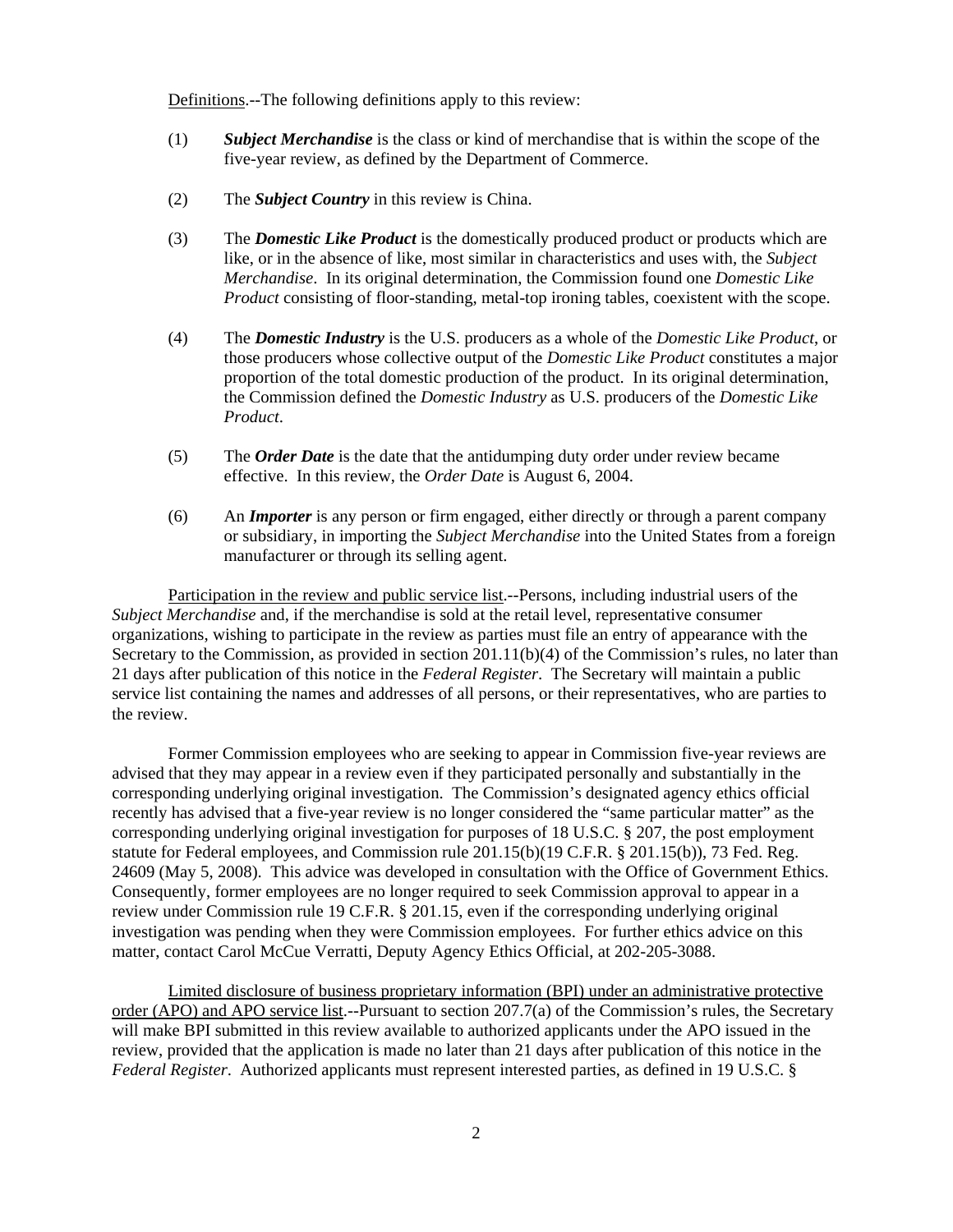1677(9), who are parties to the review. A separate service list will be maintained by the Secretary for those parties authorized to receive BPI under the APO.

Certification.--Pursuant to section 207.3 of the Commission's rules, any person submitting information to the Commission in connection with this review must certify that the information is accurate and complete to the best of the submitter's knowledge. In making the certification, the submitter will be deemed to consent, unless otherwise specified, for the Commission, its employees, and contract personnel to use the information provided in any other reviews or investigations of the same or comparable products which the Commission conducts under Title VII of the Act, or in internal audits and investigations relating to the programs and operations of the Commission pursuant to 5 U.S.C. Appendix 3.

Written submissions.--Pursuant to section 207.61 of the Commission's rules, each interested party response to this notice must provide the information specified below. The deadline for filing such responses is July 31, 2009, pursuant to section 207.62(b) of the Commission's rules, eligible parties (as specified in Commission rule  $207.62(b)(1)$  may also file comments concerning the adequacy of responses to the notice of institution and whether the Commission should conduct an expedited or full review. The deadline for filing such comments is September 15, 2009. All written submissions must conform with the provisions of sections 201.8 and 207.3 of the Commission's rules and any submissions that contain BPI must also conform with the requirements of sections 201.6 and 207.7 of the Commission's rules. The Commission's rules do not authorize filing of submissions with the Secretary by facsimile or electronic means, except to the extent permitted by section 201.8 of the Commission's rules, as amended, 67 Fed. Reg. 68036 (November 8, 2002). Also, in accordance with sections 201.16(c) and 207.3 of the Commission's rules, each document filed by a party to the review must be served on all other parties to the review (as identified by either the public or APO service list as appropriate), and a certificate of service must accompany the document (if you are not a party to the review you do not need to serve your response).

Inability to provide requested information.--Pursuant to section 207.61(c) of the Commission's rules, any interested party that cannot furnish the information requested by this notice in the requested form and manner shall notify the Commission at the earliest possible time, provide a full explanation of why it cannot provide the requested information, and indicate alternative forms in which it can provide equivalent information. If an interested party does not provide this notification (or the Commission finds the explanation provided in the notification inadequate) and fails to provide a complete response to this notice, the Commission may take an adverse inference against the party pursuant to section 776(b) of the Act in making its determination in the review.

# INFORMATION TO BE PROVIDED IN RESPONSE TO THIS NOTICE OF INSTITUTION: As used below, the term "firm" includes any related firms.

- (1) The name and address of your firm or entity (including World Wide Web address if available) and name, telephone number, fax number, and E-mail address of the certifying official.
- (2) A statement indicating whether your firm/entity is a U.S. producer of the *Domestic Like Product*, a U.S. union or worker group, a U.S. importer of the *Subject Merchandise*, a foreign producer or exporter of the *Subject Merchandise*, a U.S. or foreign trade or business association, or another interested party (including an explanation). If you are a union/worker group or trade/business association, identify the firms in which your workers are employed or which are members of your association.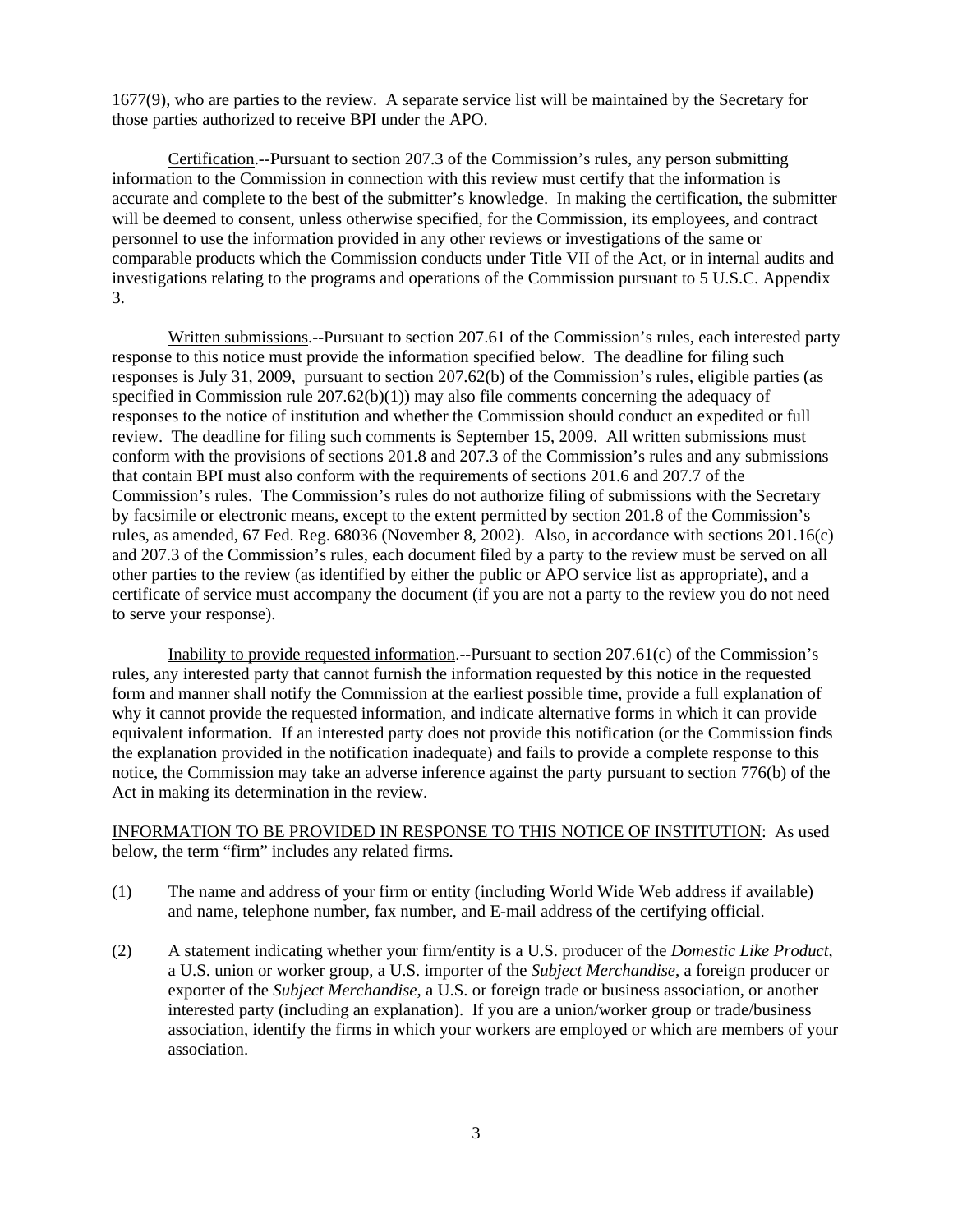- (3) A statement indicating whether your firm/entity is willing to participate in this review by providing information requested by the Commission.
- (4) A statement of the likely effects of the revocation of the antidumping duty order on the *Domestic Industry* in general and/or your firm/entity specifically. In your response, please discuss the various factors specified in section 752(a) of the Act (19 U.S.C. § 1675a(a)) including the likely volume of subject imports, likely price effects of subject imports, and likely impact of imports of *Subject Merchandise* on the *Domestic Industry*.
- (5) A list of all known and currently operating U.S. producers of the *Domestic Like Product*. Identify any known related parties and the nature of the relationship as defined in section  $771(4)(B)$  of the Act (19 U.S.C. § 1677(4)(B)).
- (6) A list of all known and currently operating U.S. importers of the *Subject Merchandise* and producers of the *Subject Merchandise* in the *Subject Country* that currently export or have exported *Subject Merchandise* to the United States or other countries since the *Order Date*.
- (7) A list of 3–5 leading purchasers in the U.S. market for the *Domestic Like Product* and the *Subject Merchandise* (including street address, World Wide Web address, and the name, telephone number, fax number, and E-mail address of a responsible official at each firm).
- (8) A list of known sources of information on national or regional prices for the *Domestic Like Product* or the *Subject Merchandise* in the U.S. or other markets.
- (9) If you are a U.S. producer of the *Domestic Like Product*, provide the following information on your firm's operations on that product during calendar year 2008, except as noted (report quantity data in number of tables and value data in U.S. dollars, f.o.b. plant). If you are a union/worker group or trade/business association, provide the information, on an aggregate basis, for the firms in which your workers are employed/which are members of your association.
	- (a) Production (quantity) and, if known, an estimate of the percentage of total U.S. production of the *Domestic Like Product* accounted for by your firm's(s') production;
	- (b) Capacity (quantity) of your firm to produce the *Domestic Like Product* (i.e., the level of production that your establishment(s) could reasonably have expected to attain during the year, assuming normal operating conditions (using equipment and machinery in place and ready to operate), normal operating levels (hours per week/weeks per year), time for downtime, maintenance, repair, and cleanup, and a typical or representative product mix);
	- (c) The quantity and value of U.S. commercial shipments of the *Domestic Like Product* produced in your U.S. plant(s); and
	- (d) The quantity and value of U.S. internal consumption/company transfers of the *Domestic Like Product* produced in your U.S. plant(s).
	- (e) The value of (i) net sales, (ii) cost of goods sold (COGS), (iii) gross profit, (iv) selling, general and administrative (SG&A) expenses, and (v) operating income of the *Domestic Like Product* produced in your U.S. plant(s) (include both U.S. and export commercial sales, internal consumption, and company transfers) for your most recently completed fiscal year (identify the date on which your fiscal year ends).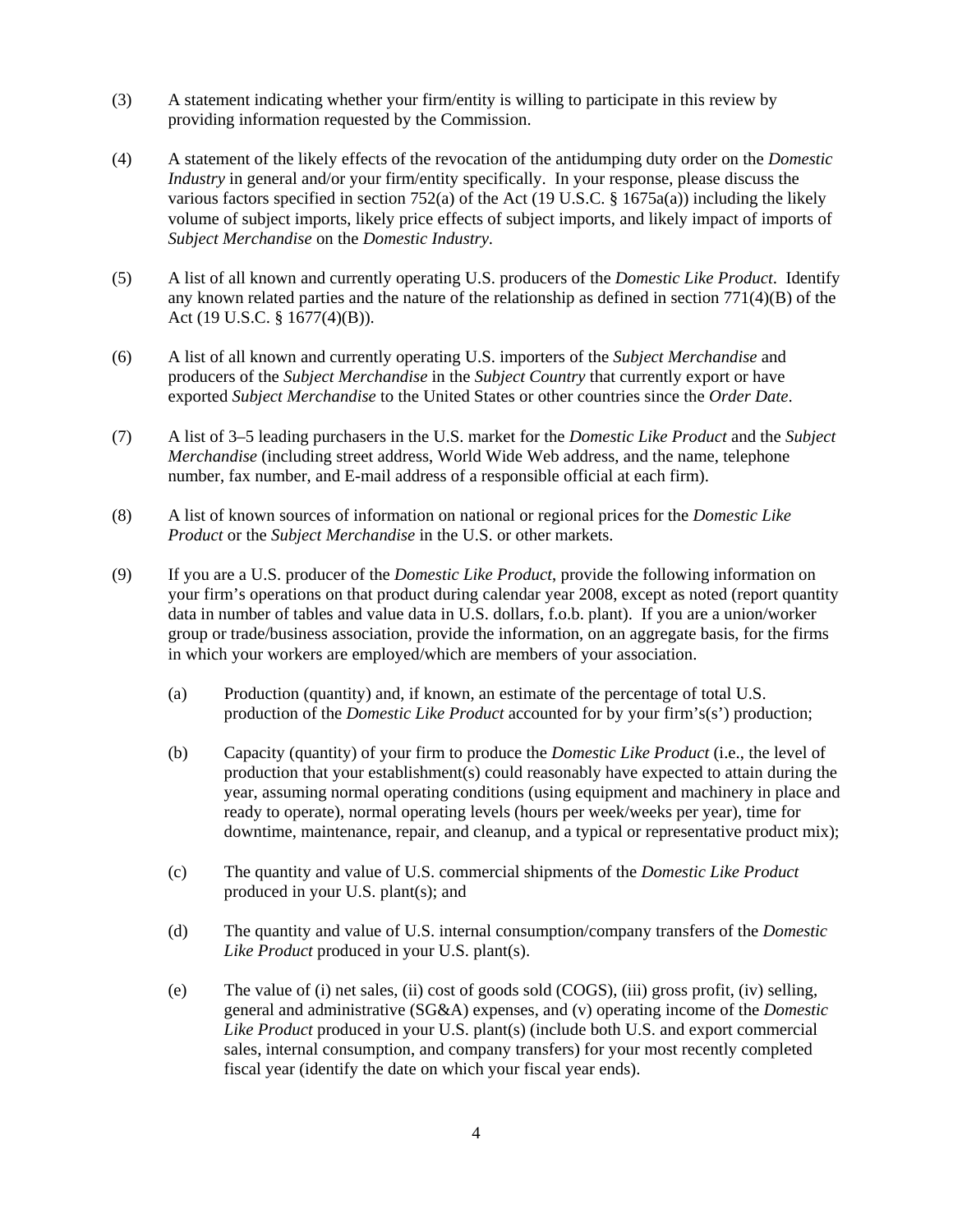- (10) If you are a U.S. importer or a trade/business association of U.S. importers of the *Subject Merchandise* from the *Subject Country*, provide the following information on your firm's(s') operations on that product during calendar year 2008 (report quantity data in number of tables and value data in U.S. dollars). If you are a trade/business association, provide the information, on an aggregate basis, for the firms which are members of your association.
	- (a) The quantity and value (landed, duty-paid but not including antidumping duties) of U.S. imports and, if known, an estimate of the percentage of total U.S. imports of *Subject Merchandise* from the *Subject Country* accounted for by your firm's(s') imports;
	- (b) The quantity and value (f.o.b. U.S. port, including antidumping duties) of U.S. commercial shipments of *Subject Merchandise* imported from the *Subject Country*; and
	- (c) The quantity and value (f.o.b. U.S. port, including antidumping duties) of U.S. internal consumption/company transfers of *Subject Merchandise* imported from the *Subject Country*.
- (11) If you are a producer, an exporter, or a trade/business association of producers or exporters of the *Subject Merchandise* in the *Subject Country*, provide the following information on your firm's(s') operations on that product during calendar year 2008 (report quantity data in number of tables and value data in U.S. dollars, landed and duty-paid at the U.S. port but not including antidumping duties). If you are a trade/business association, provide the information, on an aggregate basis, for the firms which are members of your association.
	- (a) Production (quantity) and, if known, an estimate of the percentage of total production of *Subject Merchandise* in the *Subject Country* accounted for by your firm's(s') production; and
	- (b) Capacity (quantity) of your firm to produce the *Subject Merchandise* in the *Subject Country* (i.e., the level of production that your establishment(s) could reasonably have expected to attain during the year, assuming normal operating conditions (using equipment and machinery in place and ready to operate), normal operating levels (hours per week/weeks per year), time for downtime, maintenance, repair, and cleanup, and a typical or representative product mix); and
	- (c) The quantity and value of your firm's(s') exports to the United States of *Subject Merchandise* and, if known, an estimate of the percentage of total exports to the United States of *Subject Merchandise* from the *Subject Country* accounted for by your firm's(s') exports.
- (12) Identify significant changes, if any, in the supply and demand conditions or business cycle for the *Domestic Like Product* that have occurred in the United States or in the market for the *Subject Merchandise* in the *Subject Country* since the *Order Date*, and significant changes, if any, that are likely to occur within a reasonably foreseeable time. Supply conditions to consider include technology; production methods; development efforts; ability to increase production (including the shift of production facilities used for other products and the use, cost, or availability of major inputs into production); and factors related to the ability to shift supply among different national markets (including barriers to importation in foreign markets or changes in market demand abroad). Demand conditions to consider include end uses and applications; the existence and availability of substitute products; and the level of competition among the *Domestic Like Product*